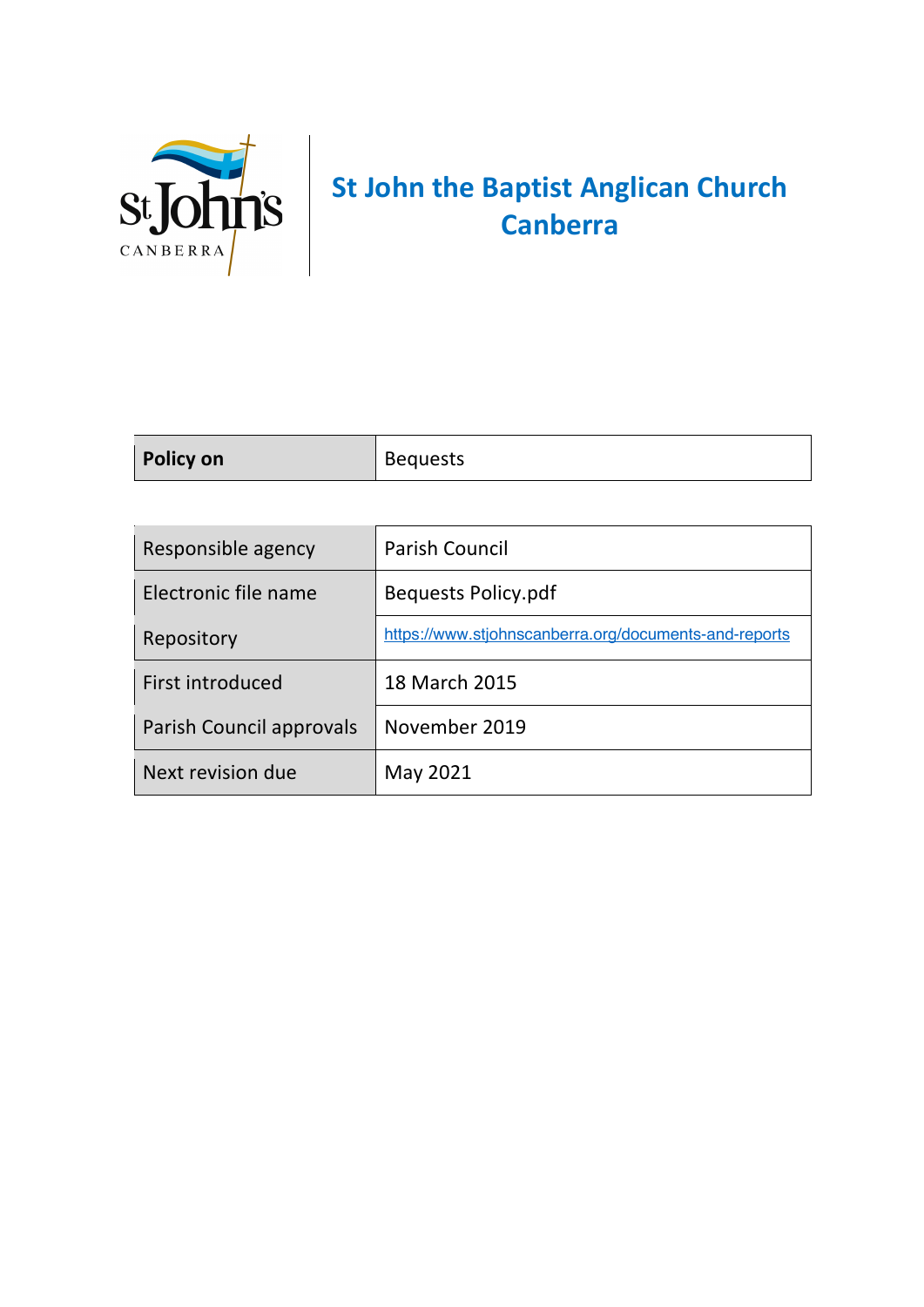## **LEGISLATION AND STANDARDS**

This policy is bound by The Master Policy of the Parish (www.stjohnscanberra.org Parish Council Login) which recognises the Five Marks of Mission of the Anglican Communion and the Governance of the Diocese Ordinance as the foundations on which our actions are based.

## **PRINCIPLES**

- 1. It is sound practice for the Parish to live within its means. Our annual budget should balance expenditure against recurrent income and not draw trust funds to meet any portion of regular annual expenditure.
- 2. The provision in 1 does not preclude transfers from trust funds to meet short term needs, as permitted by their terms of use, that are repaid to the trust in accordance with a plan approved by Parish Council.
- 3. The Parish welcomes bequests to help, for example,
	- a. maintain its buildings and grounds, much of which is heritage listed, and usually beyond the means of normal sources of income to cover.
	- b. support its ministry, worship and pastoral care
	- c. maintain the organ and the musical basis of worship
- 4. Notwithstanding 3, the preference of the Parish is for un-tied, or un-specified bequests since they can be directed to where Parish Council identifies the greatest needs.
- 5. Potential benefactors should be advised that the following paragraphs best suit the needs of the Parish if included in their wills.
	- a. For a general bequest

*I give [specify amount or proportion of residue or other asset] to the Anglican Church Property Trust, Diocese of Canberra and Goulburn, ("the Trust") to be held for the general purposes of the Parish of St John the Baptist, Canberra, as decided by the Parish Council and the receipt of the Registrar of the Anglican Diocese of Canberra and Goulburn as Secretary of the Trust for the time being is a sufficient discharge to my executor(s) for this gift.*

b. For a specific bequest

*I give [specify amount or proportion of residue or other asset] to the Anglican Church Property Trust, Diocese of Canberra and Goulburn, ("the Trust") to be held for [state purpose] of the Parish of St John the Baptist, Canberra, and the receipt of the Registrar of the Anglican Diocese of Canberra and Goulburn as Secretary of the Trust for the time being is a sufficient discharge to my executor(s) for this gift.*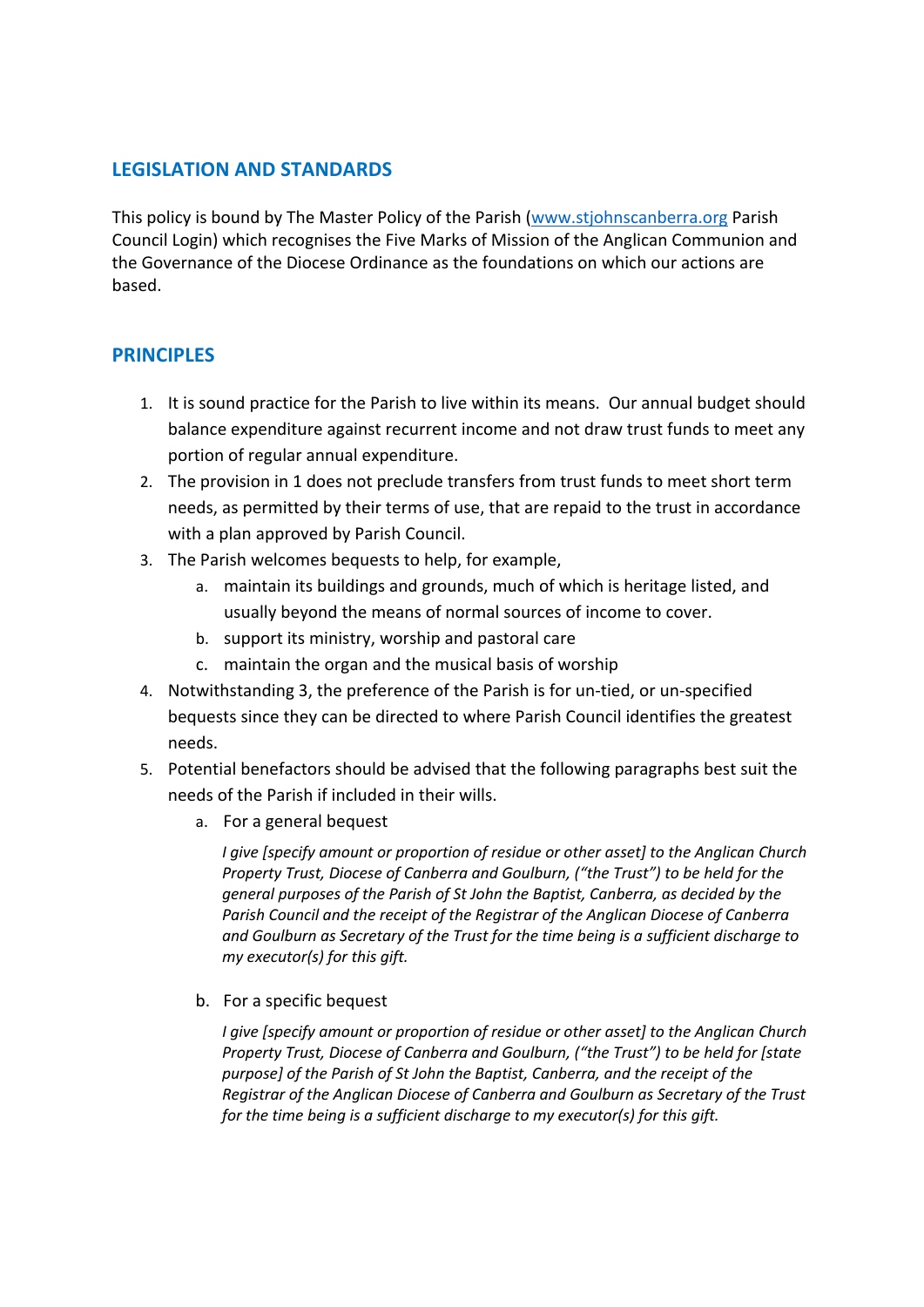- 6. Donors and benefactors are assured that their gifts are managed under the terms of this policy.
- 7. Where use of the funds from a bequest is determined by the terms of the bequest, St John's will apply the funds accordingly.
- 8. Where use of the funds from a bequest is not specified by the donor, St John's recognises the need to find an appropriate balance between spending in the short term and saving funds to build reserves against future needs.
- 9. Projects supported from bequest income will be consistent with the Parish's strategic planning procedures.
- 10. As a general principle, the funds from any bequest, unless otherwise specified in the terms of the bequest, will be used in the ratio
	- a. 25% for projects in the near term that could not normally be funded from recurrent income
	- b. 75% to build up Parish reserves consistent with the terms of the bequest and as a contingency against future needs, recognising the heritage nature of the Church, Schoolhouse and churchyard.
- 11. The Parish invests its bequest income with the Anglican Church Property Trust (ACPT). The terms of that investment, being the balance between cash and fixed interests and growth assets such as equities, is determined from time to time by Parish Council.